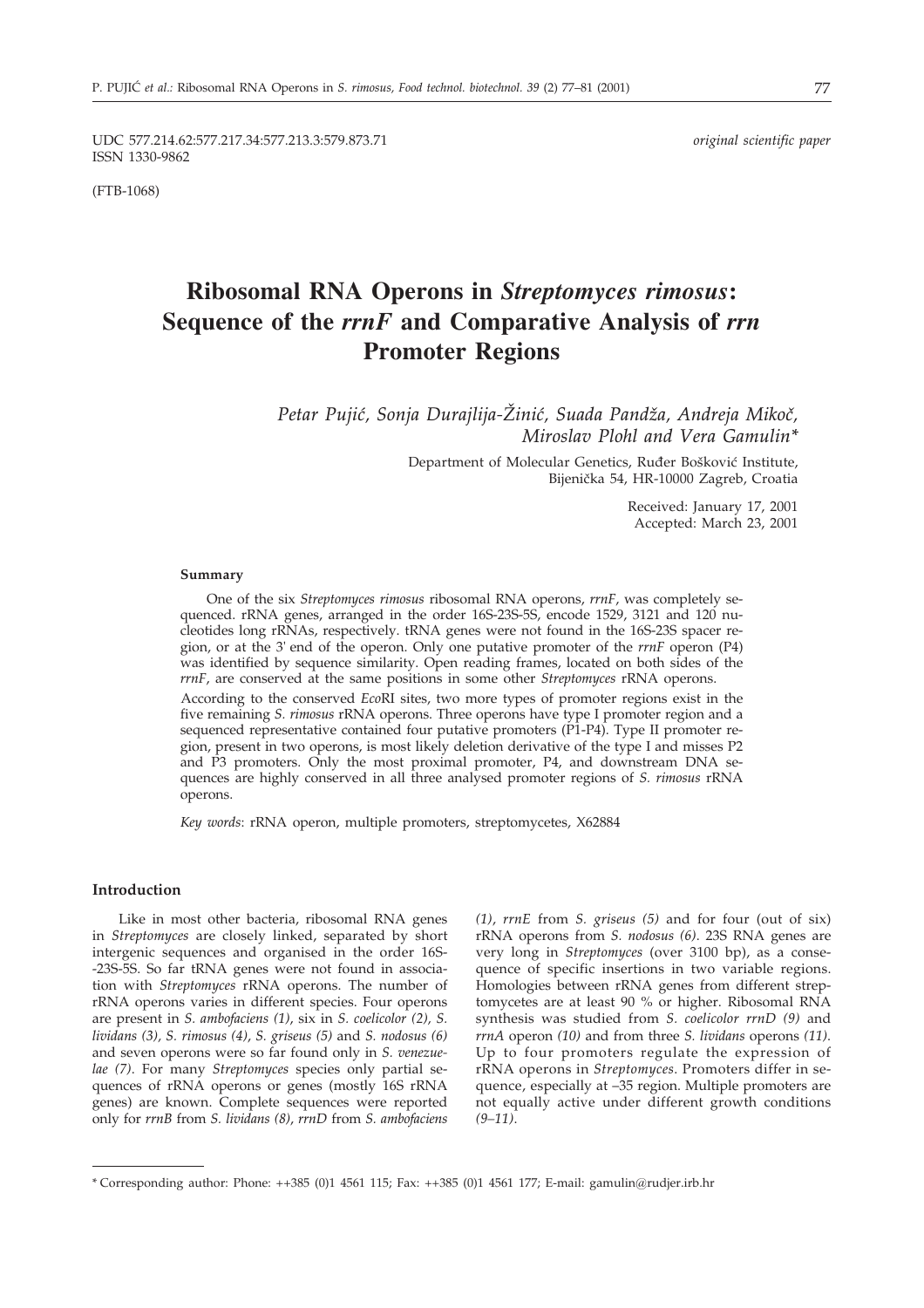This paper reports on the complete sequence of *rrnF* operon from *S. rimosus* and sequences of two aditional promoter regions of rRNA operons that were identified in *S. rimosus*.

#### **Materials and Methods**

Cloning of the *rrnF* operon from *S. rimosus* R6-554 and identification of *Eco*RI fragments encoding immediate upstream regions of five other rRNA operons were described earlier *(4)*. *S. rimosus Eco*RI fragments of interest were cloned in pBluescribe M13 and positives, encoding promoter regions of rRNA operons, were identified after hybridisation with a radiolabeled 5' end of the 16S rRNA gene. All DNA manipulations were performed by routine methods *(12)*. DNA sequences were determined from both ends using universal and several specific primers. Sequences were stored, compared and analysed using PC/GENE 14.0 computer programs from IntelliGenetics (Mountain View, USA). Homology searches were performed *via* the Internet server at NCBI (NIH, Bethesda, USA) using BLAST program.

## **Results and Discussion**

#### *The rrnF operon of S. rimosus*

The *rrnF* operon from *S. rimosus* is located on 8.8 kb long *Bam*HI fragment *(4)*. 3' end of the operon, including 5S rRNA gene, was sequenced previously *(4)*. We extended the analysis and determined the sequence of the entire operon, including 689 bp upstream from the 5' end of 16S rRNA gene and 238 bp downstream from the 3' end of 5S RNA gene (Acc No. X62884). Shematic description of *rrnF* operon is shown in Fig. 1. As was expected, three rRNA genes are arranged in the order 16S-23S-5S and encode 1529, 3121 and 120 nt long RNAs, respectively. Homology with rRNA genes from other streptomycetes is in the range of 95 % for all three genes. Intergenic regions between 16S-23S rRNA genes (298 bp) and 23S-5S rRNA genes (72 bp) do not encode tRNA genes and show considerable homology (at least 70 %) with known intergenic regions of *Streptomyces* rRNA operons. Two inverted repeats are located at the 3' end of the operon and most probably represent *rho* independent transcription termination signals. Start of an ORF 172 bp from the end of 5S RNA gene (first 22 aa) was identified by sequence similarity (86 %) with putative CDP-diacylglycerol-glycerol-3-phosphate-3-phosphatidyl transferase from *S. coelicolor* (AL353861). In *S. coelicolor*, this ORF starts 70 bp downstream from the end of *rrnC* operon. Second ORF starts 593 bp upstream from the beginning of the 16S rRNA gene, runs in the opposite direction, and shows 96 % identity in the first 32 identified amino acids with putative PTS system sugar phosphotransferase component IIA from *S. coelicolor*, located at about the same position in *rrnC* operon. This ORF is also found 713 and 570 bp upstream from the 16S rRNA genes in *S. griseus rrnC* (AB030569) and *S. lividans rrnX* operon *(11),* respectively.

Only one putative promoter (P4) was identified by sequence similarity in a DNA region upstream from the start of 16S rRNA gene (Fig. 2). The –10 box of P4 promoter reads TAGAGT (–275 to –269). The same –10 box was identified in numerous promoters of rRNA operons from streptomycetes (Table 1), while –35 regions vary considerably and often contain G and A rich DNA. High homology with upstream regions of other *Streptomyces* rRNA operons exists only in the last 280 bp. Only few nucleotides in front of the P4 promoter (–10 box) the homology is lost and the region between –280 and the conserved ORF seems to be specific only for *rrnF.* Homology with *rrnC* operons from *S. griseus* and *S. coelicolor* and with *rrnX* from *S. lividans* is regained again only 15–20 bp in front of the upstream ORF. Downstream from the P4 promoter is located a 21 bp long, conserved sequence (Fig. 2), found in front of all *Streptomyces* rRNA operons, that was defined as rRNA processing site *(1,13)*.

#### *Promoter regions of other S. rimosus rRNA operons*

By Southern hybridization analysis, we have previously identified only three differently migrating *Eco*RI fragments, which encode promoter regions of six *S.*



**Fig. 1. Schematic description of the DNA fragment encoding** *rrnF* **operon from** *S. rimosus* **(top) (Acc No. X62884);** type I and type II promoter regions present in other *S. rimosus* rRNA operons are shown below. Unsequenced parts of 16S rRNA genes are shown by dotted lines. Potential promoters (P1-P4), conserved *Eco*RI sites, coding regions of rRNA genes (16S, 23S and 5S), two putative open reading frames (ORFs) and intergenic regions are indicated. Corresponding lengths are given in base pairs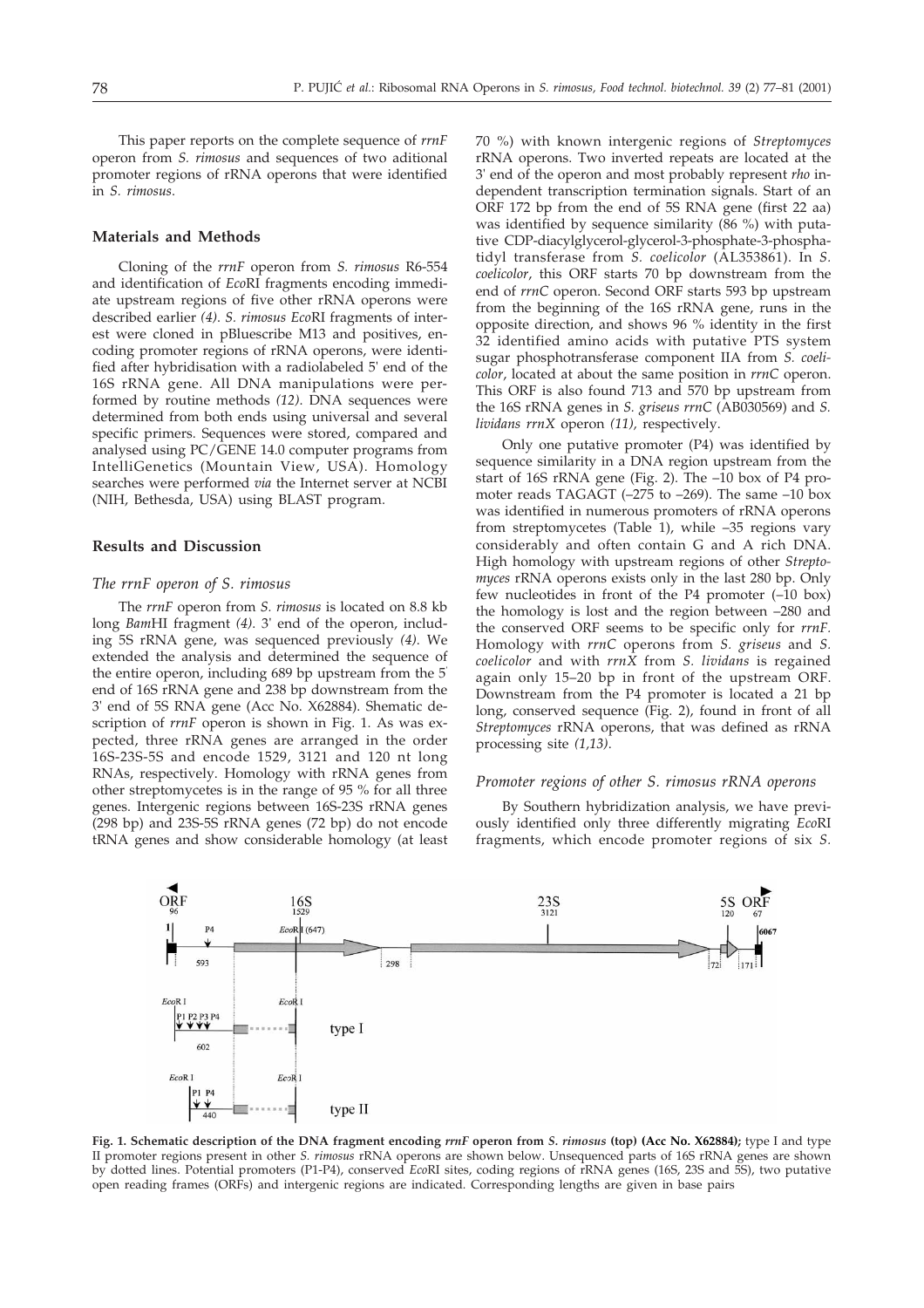|        | P1                                                                               |  |  |  |  |  |
|--------|----------------------------------------------------------------------------------|--|--|--|--|--|
| $-602$ | GAATTCCGGACCACCGACTCGATTATGAGTCGGGCGGGAAAGCCGCTAAAGTAGTGAGC Type I               |  |  |  |  |  |
| $-440$ | GAATTCCGTTCCACCGGCTCGATTATGAGTCAC-CGGGAAAAGCCGCTAAAGTAGTGATC Type II             |  |  |  |  |  |
|        |                                                                                  |  |  |  |  |  |
|        |                                                                                  |  |  |  |  |  |
| $-542$ | ACGCCGGAAG-CGAACAAACCCCCTCCGAAGGGAATCGGATTCAAATTCGAACCGACCAG Type I              |  |  |  |  |  |
| -381   | ACGCCGGAAGGCGAACAACCCCCCCTCCGAAGGGAATCGGTTCCACATTCGAACCGGC-AG Type II            |  |  |  |  |  |
|        |                                                                                  |  |  |  |  |  |
|        | P <sub>2</sub>                                                                   |  |  |  |  |  |
| $-483$ | CTTCCTTCACCGGAAGCCCGGAACG-AAAACGGATCTGATAGAGTCGGAAAGGCCGGAAA Type I              |  |  |  |  |  |
| -322   |                                                                                  |  |  |  |  |  |
|        | * *************** *****<br>*****                                                 |  |  |  |  |  |
|        |                                                                                  |  |  |  |  |  |
| $-424$ | GCGAAAGCCGGACGGTCACCCCGCTCCAACGGGAGCCGGAAACGAAAGCGGAAACGCCG Type I               |  |  |  |  |  |
|        |                                                                                  |  |  |  |  |  |
|        |                                                                                  |  |  |  |  |  |
|        | P3                                                                               |  |  |  |  |  |
|        | -364 AACGGATCTGGTAAGGTTGGAACCGCGTAGAAGCCGAAAGGCCGAAACGCACCGGCGGAA Type I         |  |  |  |  |  |
|        | -------------- Type II                                                           |  |  |  |  |  |
|        |                                                                                  |  |  |  |  |  |
| $-304$ | <b>P4</b><br>ATCAGGACCGCGAGGATCTGATAGAGTCGGAAACGCAAGACCGAAGGGAAGCGCCCGGAG Type I |  |  |  |  |  |
| $-291$ | ----------GGATCTGATAGAGTCGGAGACGCAAGACCGAAGGGAAGCGCCCGGAG Type II                |  |  |  |  |  |
| $-283$ | CGGCCTGATAGAGT-GGTGGAACA---CCGCAGGGAAGCGCCCGGAG rrnF                             |  |  |  |  |  |
|        | * ********** **<br>$\star\star$<br>*** ****************                          |  |  |  |  |  |
|        |                                                                                  |  |  |  |  |  |
| $-244$ | GGCCCGGTGAAACGGGACCGAAGGAAGCGTCCGTTCCTTGAGAACTCAACAGCGTGCCAA Type I              |  |  |  |  |  |
| $-244$ | GGCCCGGTGAAACGGGACCAAAGGAAGCGTCCGTTCCTTGAGAACTCAACAGCGTGCCAA Type II             |  |  |  |  |  |
| $-240$ | GGCCCGGTGAAACGGGACCAAAGGAA-CGTCCGTTCCTTGAGAACTCAACAGCGTGCCAA rrnF                |  |  |  |  |  |
|        |                                                                                  |  |  |  |  |  |
|        |                                                                                  |  |  |  |  |  |
| $-184$ | AAGTCAACGCCAGATATGTTGATACCCCGTCCACGGCATCACGCCGGAGGATGAGGTTCC Type I              |  |  |  |  |  |
| $-184$ | AAGTCAACGCCAGATATGTTGATACCCCGTCCACGGCATCACGCCGGAGGATGAGGTTCC Type II             |  |  |  |  |  |
| $-181$ | A-GTCAACGCCAGATATGTTGATACCCCGTCCACCGCATCAGGCCGGAGGATGAGGTTCC rrnF                |  |  |  |  |  |
|        |                                                                                  |  |  |  |  |  |
|        |                                                                                  |  |  |  |  |  |
| $-124$ |                                                                                  |  |  |  |  |  |
|        |                                                                                  |  |  |  |  |  |
|        | -122 TTTGAAAAGCCCACCGGCACCCT-ATGGTGCGG-TGGCACACACAGCGAGGACGCTGTGA rrnF           |  |  |  |  |  |
|        |                                                                                  |  |  |  |  |  |
|        | -64 ACGGTCGGCTTATTCCGCCCGCC-GTTCCGCTCTCGTGTGTGTTGACCCGATTA-CGGGT Type I          |  |  |  |  |  |
|        | -64 ACGGGAAGCCTATTCCGCTTCCT-GTTCCGCTCCCGTGTGTGT-GACCGGGATAGCCCGG Type II         |  |  |  |  |  |
|        | -64 ACGGGAAGCCTAT-CCGCTTCCCTGTTCCGCTCCCGTGTGTGT-GACCGGGATAGCCCGG rrnF            |  |  |  |  |  |
|        |                                                                                  |  |  |  |  |  |
|        |                                                                                  |  |  |  |  |  |
|        | -6 AAACATTCACGGAGAGTTTGA Type I                                                  |  |  |  |  |  |
|        | -6 AAACATTCACGGAGAGTTTGA Type II                                                 |  |  |  |  |  |
|        | -6 AAACATTCACGGAGAGTTTGA rrnF                                                    |  |  |  |  |  |
|        | ******                                                                           |  |  |  |  |  |

**Fig. 2. Sequence alignment of type I, type II and** *rrn***F promoter regions;** type I and II DNA sequences are shown upstream from the beginning of the 16S rRNA coding region up to *Eco*RI site. From the *rrnF*, only the upstream region with significant homology with two other sequences was included in the alignment. Asterisks denote nucleotides that are identical and dashes indicate regions of deletion. Positions of potential promoters (P1-P4) are shadowed. A 20 bp long direct repeat in type I DNA is indicated by horizontal arrows. A putative rRNA processing site is underlined. The beginning of the 16S rRNA gene is shown in italics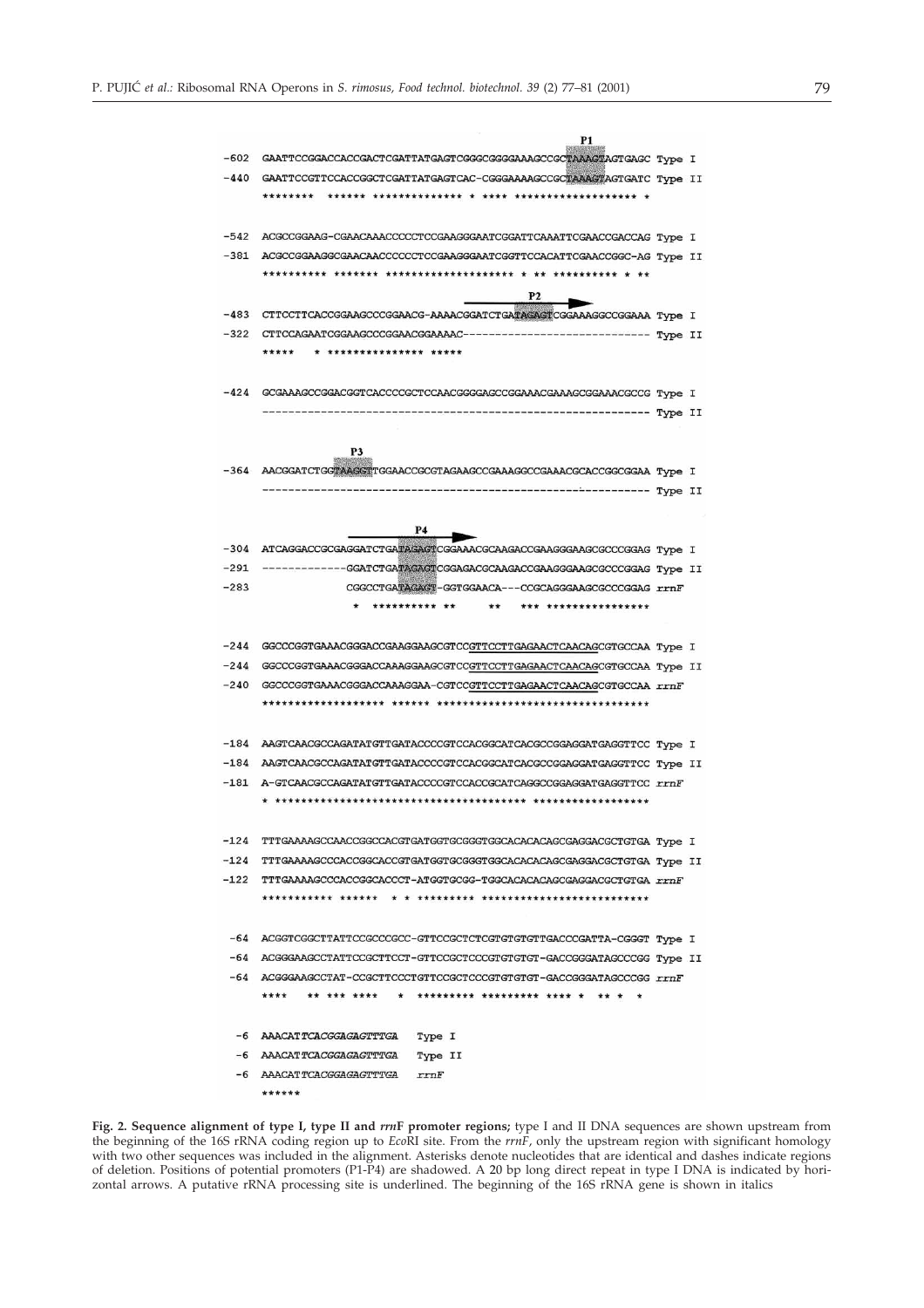| S. rimosus<br>$-10$ box           | Species        | rRNA<br>operon | Promoter<br>no. | Ref. |
|-----------------------------------|----------------|----------------|-----------------|------|
| <b>P1</b>                         | S. griseus     | E              | 3               | 5    |
| (TAAAGT)                          | S. ambofaciens | D              | 3               | 1    |
|                                   | S. lividans    | А              | 1               | 11   |
|                                   | S. lividans    | A              | 3               | 11   |
|                                   | S. lividans    | A              | 4               | 11   |
|                                   | S. lividans    | F              | 2               | 11   |
|                                   | S. lividans    | F              | 3               | 11   |
|                                   | S. lividans    | F              | 4               | 11   |
| P <sub>2</sub> and P <sub>4</sub> | S. coelicolor  | A              | 3               | 10   |
| (TAGAGT)                          | S. coelicolor  | A              | 4               | 10   |
|                                   | S. ambofaciens | D              | 4               | 1    |
|                                   | S. griseus     | E              | 4               | 5    |
|                                   | S. nodosus     | B              | 4               | 6    |
|                                   | S. nodosus     | D              | 4               | 6    |
|                                   | S. nodosus     | E              | 4               | 6    |
|                                   | S. nodosus     | F              | 4               | 6    |
|                                   | S. lividans    | A              | 2               | 11   |
| P3                                | S. coelicolor  | A              | 1               | 10   |
| (TAAGGT)                          | S. coelicolor  | A              | 2               | 10   |
|                                   | S. nodosus     | B              | 3               | 6    |

Table 1. List of experimentally identified or proposed promoters of *Streptomyces* rRNA operons with –10 boxes identical to putative P1-P4 promoters from *S. rimosus*

*rimosus* rRNA operons *(4)*. In this experiment 5' end of the 16S rRNA gene was used as a hybridization probe. The conserved *Eco*RI site starts at position 647 in all six *S. rimosus* 16S rRNA genes. The largest hybridising *Eco*RI fragment (over 20 kb) encodes promoter region of the *rrnF* operon, with the nearest upstream *Eco*RI site located over 20 kb from the 16S rRNA gene. Two other hybridizing *EcoRI* fragments were short in size (~1250 bp and  $~1100$  bp) and from the intensity of the signal they appeared to be triplet and doublet, respectively. Short *Eco*RI fragments were cloned and one representative of each size type was sequenced. In the type I promoter region (triplet), *Eco*RI site is located 602 bp upstream from the start of 16S rRNA gene and four putative promoters (P1-P4) were found in the DNA region between the *Eco*RI site and the start of the 16S rRNA gene (Fig. 2). Type II promoter region, with *Eco*RI site at positon –440, seems to be deletion derivative of the type I and lacks the DNA region including P2 and P3 promoters (Fig. 2). P2 and P4 promoters in type I DNA are identical over 20 bp. This long direct repeat was most probably the cause of deletion of DNA fragment encoding P2 and P3 promoters, as was found in type II DNA. Aside of the internal deletion, two types of promoter regions are highly homologous. However, high homology with the promoter region of *rrnF* is present only in the last 280 bp of DNA, starting from the conserved P4 promoter (Fig. 2).

We have compared putative –10 boxes of P1-P4 promoters of *S. rimosus* rRNA operons with all experimentally identified or proposed promoters of *Streptomyces* rRNA operons found in the literature. The results are summarised in Table 1. In the case of P2 and P4 (identical) promoters sequence identity is extended for several nucleotides on both sides of the –10 boxes. However, sequences of putative –35 sites vary considerably and are often poorly conserved (data not shown).

We cannot claim that three/two ribosomal RNA operons in *S. rimosus* have identical type I/type II promoter regions. We also do not know which of the five remaining rRNA operons (A-E) sequenced type I or type II DNA belongs to. Unfortunately, our cloning procedure resulted in only one positive assay for each of two different *Eco*RI fragments. However, identical sequences from additional clones will never exclude the possibility that we have cloned and sequenced the same DNA repeatedly. Small changes in DNA sequence may exist within three type I and two type II promoter regions. Nevertheless, it is most likely that three rRNA operons in *S. rimosus* are under the control of as much as four promoters (P1, P2, P3 and P4), two operons are expressed from two promoters (P1 and P4) and only the *rrnF* is expressed from one promoter (P4). P4, the most proximal promoter, is the only promoter common to all six *S. rimosus* rRNA operons.

## *Acknowledgments*

The authors wish to thank Dr. Jasenka Pigac for the supply of *S. rimosus* R6-554 strain and helpful discussions. This work was supported by a grant to V. G. (No. 00981003) from Croatian Ministry of Science and Technology.

#### **References**

- *1.* J. L. Pernodet, F. Boccard, M. T. Alegre, J. Gagnat, M. Guerineau, *Gene, 79* (1989) 33.
- *2.* H. A. Baylis, M. J. Bibb, *Mol. Gen. Genet. 211* (1988) 191.
- *3.* Y. Suzuki, Y. Ono, A. Nagata, T. Yamada, *J. Bacteriol. 170* (1988) 1631.
- *4.* M. Plohl, V. Gamulin, *FEMS Microbiol. Lett. 77* (1991) 139.
- *5.* E. Kim, H. Kim, S. Hong, K. H. Kang, Y. E. Kho, Y. Park, *Gene, 132* (1993) 21.
- *6.* W. H. Yap, Y. Wang, *Gene, 232* (1999) 77.
- *7.* M. La Farina, S. Stira, R. Mancuso, C. Grisanti, *J. Bacteriol. 178* (1996) 1480.
- *8.* M. Zarko-Postawka, M. Hunderuk, M. Mordarski, J. Zakrzewska-Czerwinska, *Gene, 185* (1997) 231.
- *9.* H. A. Baylis, M. J. Bibb, *Mol. Microbiol. 2* (1988) 569.
- *10.* G. P. van Wezel, I. M. Krab, S. Douthwaite, M. J. Bibb, E. Vijgenboom, L. Bosch, *Microbiology, 140* (1994) 3357.
- *11.* P. de Leon, R. P. Mellado, *Gene, 194* (1997) 125.
- *12.* T. Maniatis, E. F. Fritsch, J. Sambrook: *Molecular Cloning: A Laboratory Manual*, 2nd ed., Cold Spring Harbor Laboratory, Cold Spring Harbor N. Y. (1989).
- *13.* Y. Wang, Z. Zhang, N. Ramanan, *J. Bacteriol. 179* (1997) 3270.